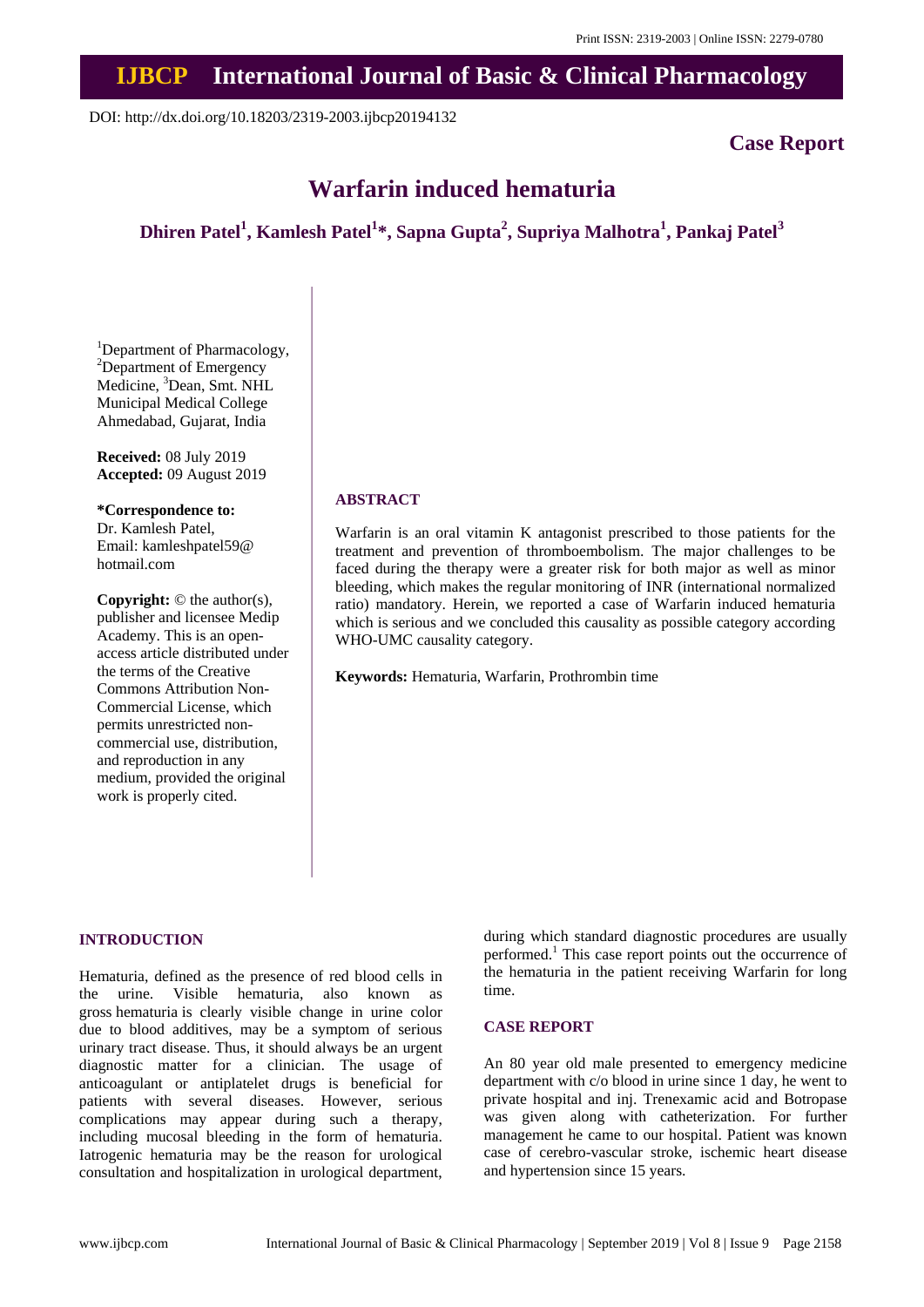For that he was on tab digoxin (0.25 mg) 0-0-1 (Saturday and Sunday off), tab. warfarin (4 mg) 0-0-1, tab telmesartan + metoprolol  $(40 \text{ mg}/50 \text{ mg})$  1-0-1, tab aspirin + atorvastatin  $(75 \text{ mg}/10 \text{ mg})$  0-0-1 since 3 years. Physician diagnosed him as Warfarin induced hematuria after ruling out other causes of bleeding. Patient's vitals were as follow:

Temp: normal, pulse: 80/min, BP: 210/110 mm of Hg, CVS: S1-S2 normal, CNS: conscious, follows verbal commands. RS: bilateral air entry heard.

Tab. warfarin and tab aspirin + atorvastatin were stopped. 4 units of fresh frozen plasma and vitamin K injection were started on the day of admission. 3 ampoules stat and

1 ampoule of vitamin K injection were given for next 3 days. Inj. labetalol 5 ampoules (5 mg/ml) in 50 cc saline at the rate of 2 ml/hour was started for the hypertension. Other conservative management was also given along with.

On next day, USG KUB shows prostate enlargement with parenchymal calcification. For that cap, Dutasteride 0.5 mg (0-0-1) was started and for hypertension tab Losartan 50 mg (1-0-1) and tab Clonidine 0.1 mg (1/2-1/2-1/2) was started. Macroscopic hematuria subsided on next day and patient was better.

This ADR was reported via Vigiflow at WHO-UMC with ID number 2019-38368.

| Table 1: Prothrombin time, INR and APTT of patient on admission and discharge. |
|--------------------------------------------------------------------------------|
|--------------------------------------------------------------------------------|

| Day of report         | <b>Prothrombin time (12-16) (in seconds)</b> |      | $\overline{\phantom{a}}$ INR (0.8-1.2) APTT (control) (in seconds) |
|-----------------------|----------------------------------------------|------|--------------------------------------------------------------------|
| On admission          | 40.8                                         | 3.94 | 36.5(30.0)                                                         |
| Next day of admission | 19.1                                         | 1.54 | $\overline{\phantom{a}}$                                           |
| On discharge          | 17.6                                         | 1.39 | 30.7(30.0)                                                         |





#### **DISCUSSION**

Anticoagulants are increasingly used for the prevention and treatment of thromboembolic complications of vascular diseases. <sup>2</sup> Bleeding from the urinary tracts is naturally one of the most important complications of such a therapy. Hematuria occurred to be the main reason for consultations.<sup>3</sup> Being the matter of urological visits in various departments, hematuria is claimed to involve one among all urological visits. Though findings differ slightly in our study, but our patient made up a specific group of anticoagulants uptake due to serious health conditions (cardiac abnormality, vascular abnormality). About one-third of patients who had bleeding complications, had more than one indication for

anticoagulants, for example, peripheral and/or cerebral arterial disease, ischemic heart disease, atrial fibrillation, and venous thromboembolic disease.<sup>4</sup>

Drug interactions of Warfarin that enhance the risk of hemorrhage in patients include decreased metabolism due to CYP2C9 inhibition by aspirin.<sup>4</sup> In our case, aspirin low dose (75 mg) plays key role for mucosal bleeding in the form of hematuria. According to studies, Warfarin and aspirin has highly predictable interaction which causes platelet inhibition. <sup>5</sup> The risk of bleeding is increased twoto three fold when aspirin is given in conjunction with warfarin. <sup>6</sup> One study suggested, that there is 25% cases of genito-urinary bleeding among warfarin induced bleeding and there is increase in the risk of fatal/hospitalized bleeding with age. $<sup>7</sup>$ </sup>

### **CONCLUSION**

This case shows common incidence of warfarin induced bleeding in the form of hematuria. The incidence of bleeding could be prevented by choosing proper prescription knowing drug-drug interactions and by taking patient's drug history.

One should realize that especially, in comorbidity the anticoagulant therapy needs to be administered not only carefully but also individually. And routine prothrombin time and INR should be evaluated and dose of warfarin should adjusted accordingly. Also, one should have proper knowledge of drug interaction before prescribing multiple drugs.

*Funding: No funding sources Conflict of interest: None declared Ethical approval: Not required*